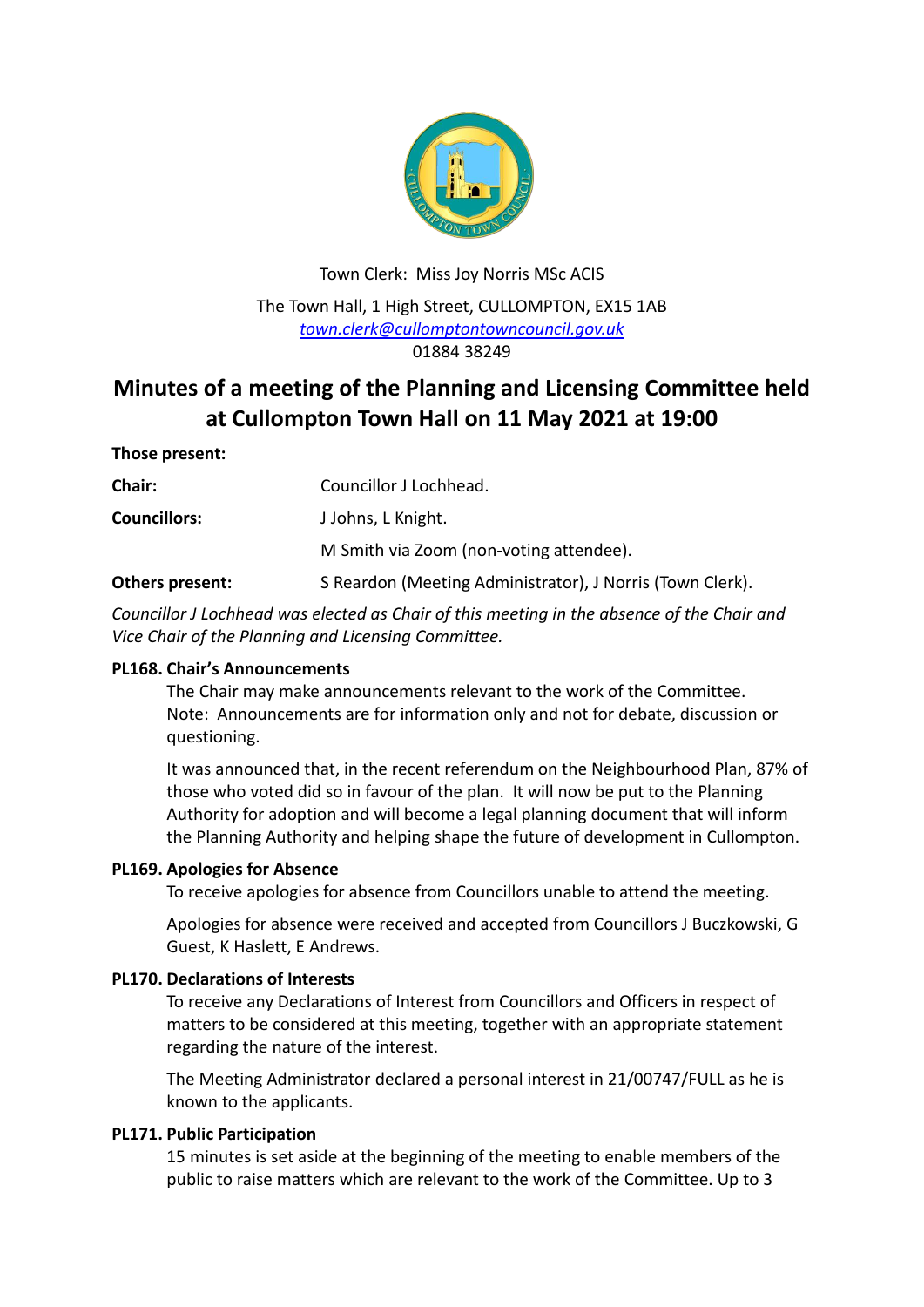minutes is allowed for each question. It may not be possible to reply straightaway and the question may only be noted and a written response sent at a later date.

As there were no members of the public present, this section of the meeting did not take place.

## **PL172. Minutes**

To approve the Minutes of the Planning and Licensing Committee as follows:

a. 25 March 2021.

**Resolved** that the Minutes of the Planning and Licensing Committee meeting held on 25 March 2021 are adopted as a true and correct meeting and signed as such.

b. 1 April 2021.

**Resolved** that the Minutes of the Planning and Licensing Committee meeting held on 1 April 2021 were adopted as a true and correct record of the meeting and signed as such.

c. 8 April 2021.

**Resolved** that the Minutes of the Planning and Licensing Committee meeting held on 8 April 2021 were adopted as a true and correct record of the meeting and signed as such.

## **PL173. Planning Matters**

To consider and make comment on the following planning applications received by the Planning Authority and available to view on the [Planning Portal:](https://planning.middevon.gov.uk/online-applications/)

a. Oaklands, Cullompton [\(21/00669/HOUSE\)](https://planning.middevon.gov.uk/online-applications/applicationDetails.do?activeTab=documents&keyVal=QR6T0CKS07T00). Erection of single storey side extension.

This application has been withdrawn.

b. 7 Colebrooke Lane, Cullompton [\(21/00566/HOUSE\)](https://planning.middevon.gov.uk/online-applications/applicationDetails.do?activeTab=documents&keyVal=QQFCLJKS05K00). Erection of single storey side extension.

**Resolved** that planning application 21/00566/HOUSE is SUPPORTED.

c. Land and Buildings at NGR 302243 107715 (Court Farm), Cullompton [\(21/00637/FULL\)](https://planning.middevon.gov.uk/online-applications/applicationDetails.do?activeTab=documents&keyVal=QQU95RKS04G01&prevPage=inTray). Erection of a dwelling following partial demolition of existing storage barn.

**Resolved** that planning application 21/00637/FULL is SUPPORTED.,

d. 4 St Andrew's Estate, Cullompton [\(21/00726/HOUSE\)](https://planning.middevon.gov.uk/online-applications/applicationDetails.do?activeTab=documents&keyVal=QRJV4MKS05K00). Erection of rear split storey extension.

**Resolved** that planning application 21/00726/HOUSE is SUPPORTED.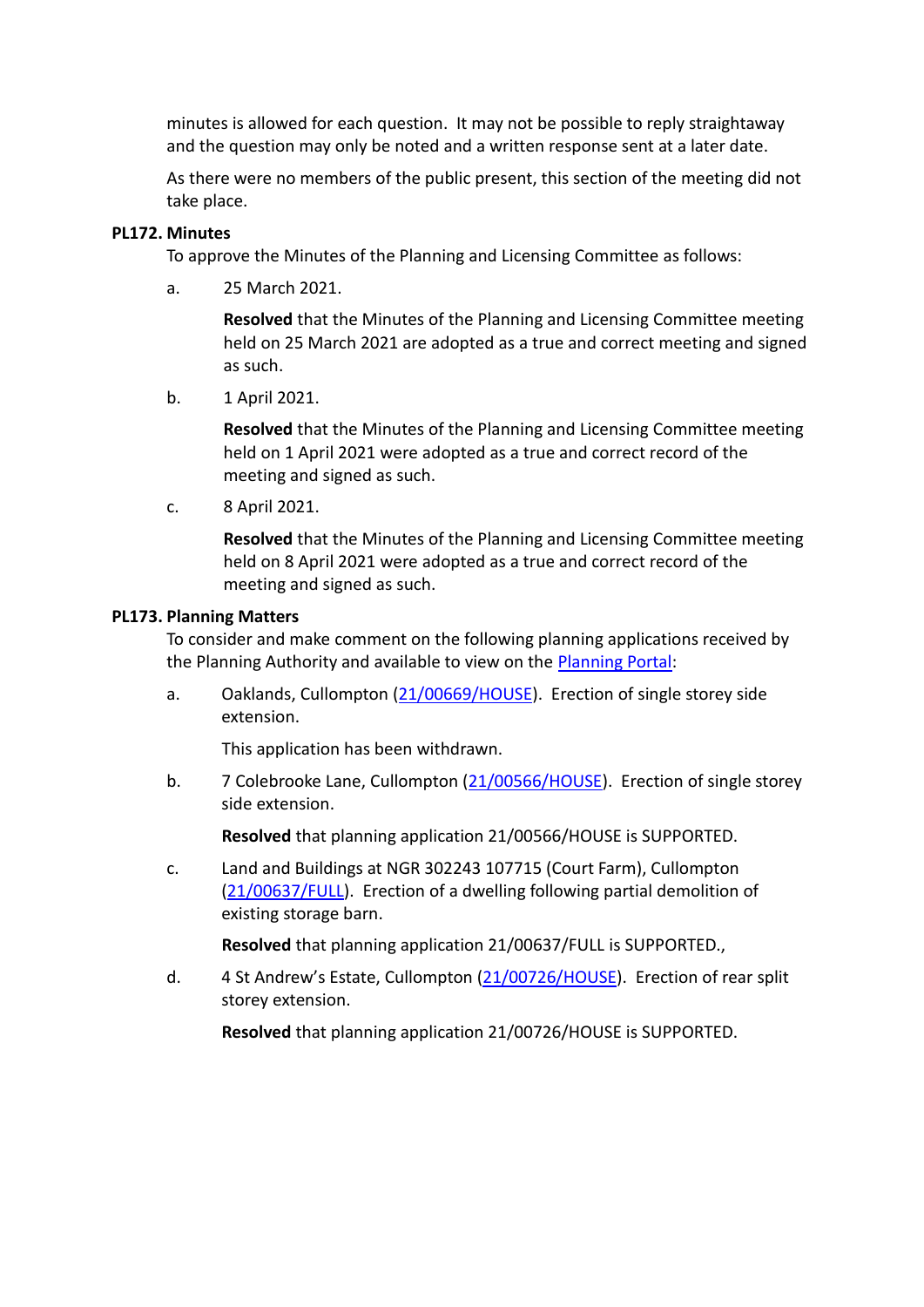e. Scout Headquarters, 22B Tiverton Road, Cullompton [\(21/00706/FULL\)](https://planning.middevon.gov.uk/online-applications/applicationDetails.do?activeTab=documents&keyVal=QRHY0YKS07T00). Erection of 1 dwelling following demolition of existing building.

It was noted that, although the site is commonly known as the former Scout Headquarters, the site is not owned by the Scouting organisation nor does the Scouting organisation have any control over the site.

**Resolved** that the council OBJECTS to planning application 21/00706/FULL as the access to and egress from the site is potentially dangerous particularly to school children and it is considered that the proposal constitutes overdevelopment of the site.

f. 1 Honiton Road, Cullompton [\(21/00674/ARM\)](https://planning.middevon.gov.uk/online-applications/applicationDetails.do?activeTab=documents&keyVal=QR6YO9KS07T00). Reserved Matters for the erection of 1 dwelling following outline permission 19/01201/OUT.

**Resolved** that planning application 21/00674/ARM is SUPPORTED on condition that any upper floor windows on the west elevation are fitted with opaque glass.

g. 6 Crow Green, Cullompton [\(21/00634/HOUSE\)](https://planning.middevon.gov.uk/online-applications/applicationDetails.do?activeTab=documents&keyVal=QQTYJFKS07T00). Erection of pergola following removal of conservatory.

**Resolved** that planning application 21/00634/HOUSE is SUPPORTED.

h. Samwell House, Cullompton [\(21/00754/HOUSE\)](https://planning.middevon.gov.uk/online-applications/applicationDetails.do?activeTab=documents&keyVal=QRSY8QKS07T00). Erection of single storey extension following demolition of conservatory.

**Resolved** that planning application 21/00754/HOUSE is SUPPORTED.

i. Deniston, Stoneyford, Cullompton [\(21/00747/FULL\)](https://planning.middevon.gov.uk/online-applications/applicationDetails.do?activeTab=documents&keyVal=QRND7YKS07T00). Variation of Condition 2 of 02/02438/FULL – Erection of single storey ground floor extension for utility on west elevation and detached garage to south adjoining highway to allow for revised design and realignment of garage.

**Resolved** that planning application 21/00747/FULL is SUPPORTED.

j. 12 Culm Lea, Cullompton [\(21/00732/FULL\)](https://planning.middevon.gov.uk/online-applications/applicationDetails.do?activeTab=documents&keyVal=QRK5JKKS04G00). Conversion of garage into additional accommodation.

**Resolved** that planning application 21/00732/FULL is SUPPORTED.

k. Gregory Distribution Limited, Saunder's Way, Cullompton [\(21/00451/MFUL\)](https://planning.middevon.gov.uk/online-applications/applicationDetails.do?activeTab=documents&keyVal=QPP5D4KS04G00). Erection of vehicle maintenance workshops and MOT Testing Station with new access.

**Resolved** that planning application 21/00451/MFUL is SUPPORTED.

l. Redlands, St George's Well Avenue, Cullompton [\(21/00702/OUT\)](https://planning.middevon.gov.uk/online-applications/applicationDetails.do?activeTab=documents&keyVal=QRHSINKS07T00). Outline planning permission for the erection of 2 dwellings to include the approval of the site access (all other matters reserved).

**Resolved** that planning application 21/00702/OUT is SUPPORTED.